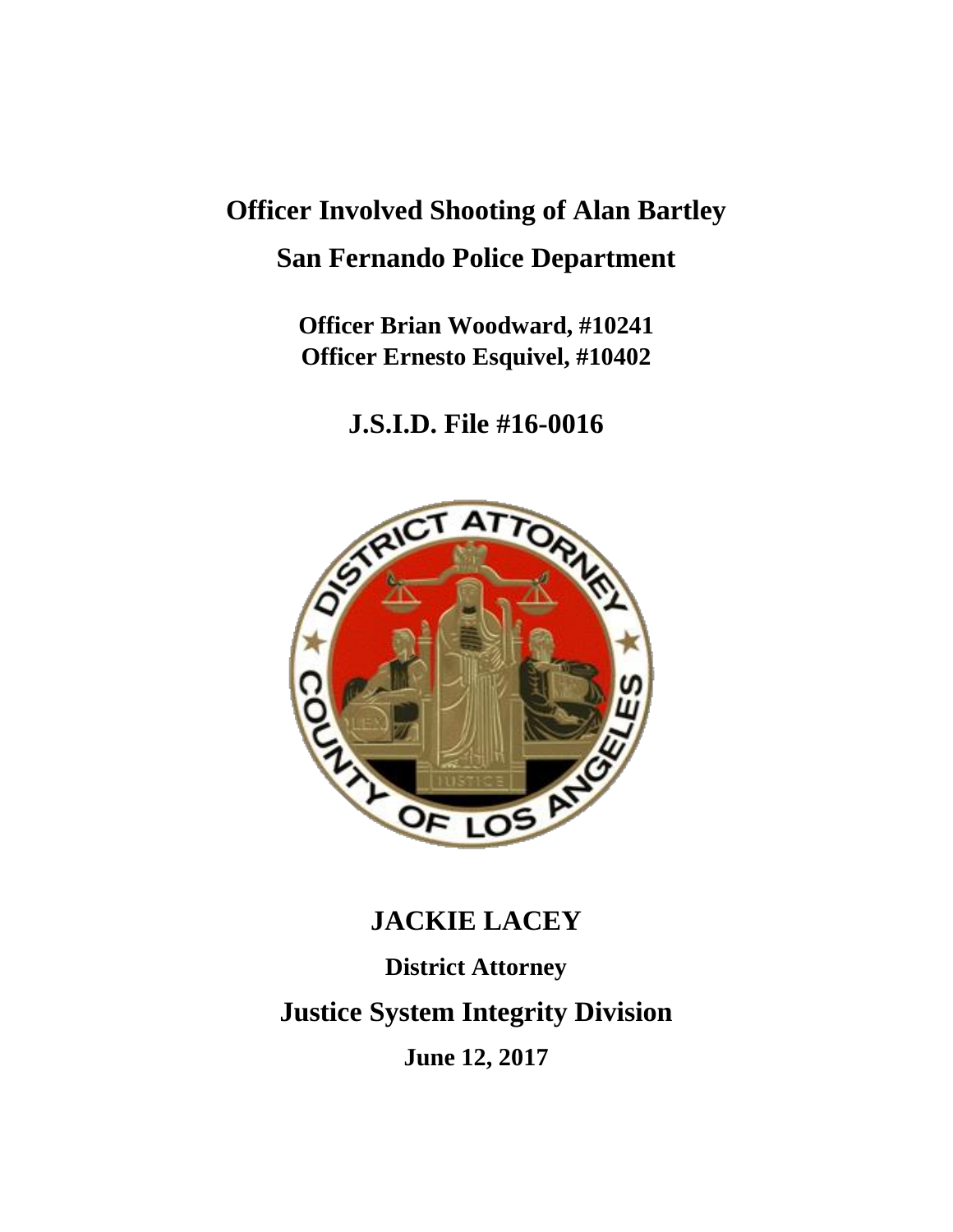#### **MEMORANDUM**

| TO:             | CHIEF ANTHONY VAIRO                              |
|-----------------|--------------------------------------------------|
|                 | San Fernando Police Department                   |
|                 | 910 First Street                                 |
|                 | San Fernando, California 91340                   |
|                 | <b>CAPTAIN CHRISTOPHER BERGNER</b>               |
|                 | Los Angeles County Sheriff's Department          |
|                 | Homicide Bureau                                  |
|                 | 1 Cupania Circle                                 |
|                 | Monterey Park, California 91755                  |
| FROM:           | <b>JUSTICE SYSTEM INTEGRITY DIVISION</b>         |
|                 | Los Angeles County District Attorney's Office    |
| <b>SUBJECT:</b> | <b>Officer Involved Shooting of Alan Bartley</b> |
|                 | J.S.I.D. File #16-0016                           |
|                 | S.F.P.D. File #16-0096                           |
|                 | L.A.S.D. File #016-00006-3199-013                |
| DATE:           | June 12, 2017                                    |

The Justice System Integrity Division of the Los Angeles County District Attorney's Office has completed its review of the January 11, 2016, fatal shooting of Alan Bartley by San Fernando Police Department (SFPD) Officers Brian Woodward and Ernesto Esquivel. It is our conclusion that Officers Woodward and Esquivel acted in lawful self-defense and defense of others at the time they fired their weapons.

The District Attorney's Command Center was notified of this shooting on January 11, 2016, at approximately 1:20 p.m. The District Attorney Response Team responded to the location. They were given a briefing and walk-through of the scene by Los Angeles County Sheriff's Department (LASD) Lieutenant Victor Lewandowski.

The following analysis is based on reports, recorded interviews, the officers' dash camera recording, surveillance video recordings, and photographs submitted to this office by the LASD Homicide Bureau. No compelled statements were considered in this analysis.

### **FACTUAL ANALYSIS**

On January 11, 2016, at approximately 12:00 p.m., SFPD Officers Brian Woodward and Ernesto Esquivel were dressed in police uniform and patrolling in a marked black and white police vehicle. Esquivel was the driver and Woodward was the right front passenger. The officers were traveling westbound on Truman Street when they noticed a Nissan Altima driving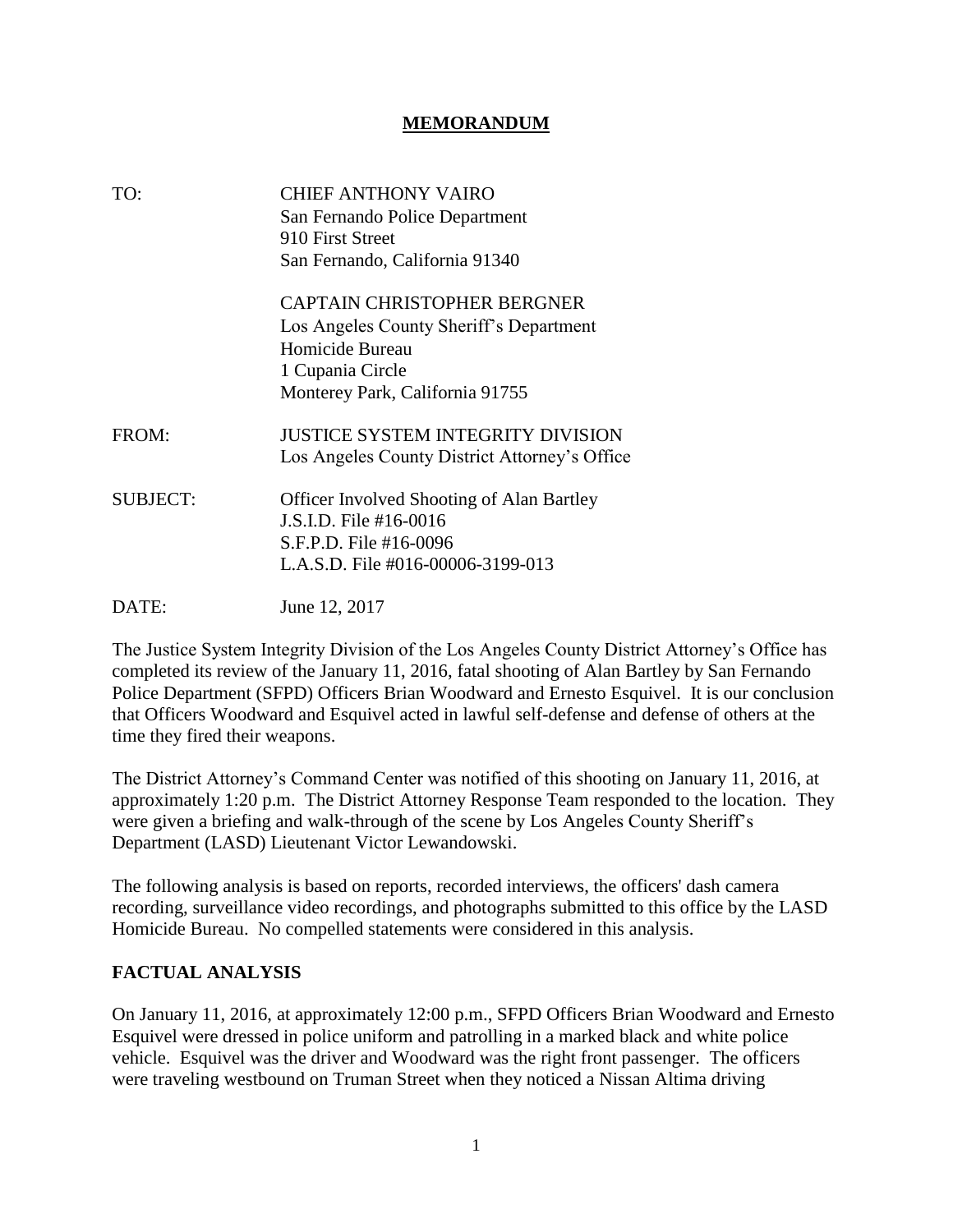eastbound on Truman Street, straddling the lanes. Esquivel made a U-turn and the officers drove eastbound, following directly behind the Altima.

The officers intended to run the license plate of the Altima. However, before they could accomplish this task, the driver and sole occupant of the Altima, later identified as Alan Bartley, placed the Altima in reverse, turned to look behind him, and drove his car in reverse towards the officers' patrol vehicle. Esquivel attempted to put the police car in reverse, but was unsuccessful, causing their vehicle to stall. The officers began to draw their weapons and exit the car. Both officers ordered Bartley to "Stop!" Bartley ignored the officers' orders and crashed the Altima into the officers' patrol vehicle.<sup>1</sup> At the time of impact, both Esquivel and Woodward were still exiting their patrol vehicle. The impact caused the passenger's door to strike Woodward.<sup>2</sup>

After colliding with the patrol vehicle, Bartley changed direction, drove eastbound on Truman Street and turned south onto Hubbard Street. The officers entered their patrol vehicle, broadcast what had occurred, and followed Bartley with their lights and sirens activated. Bartley ran the red light at the intersection of Hubbard Street and San Fernando Road, and attempted to turn eastbound onto San Fernando Road. As Bartley turned, he collided with a Toyota Corolla that was driving westbound on San Fernando Road, just entering the intersection. The collision caused significant damage to both vehicles. Bartley's Altima proceeded forward a few feet, hit a crossing light pole positioned on the sidewalk, and bounced backwards a short distance.

Almost immediately, the officers arrived at the location and parked their car facing southeast, north of Bartley's vehicle. The Corolla was also stopped facing southeast, just northeast of Bartley's vehicle and southeast of the officers' vehicle. The officers immediately exited their car, drew their weapons, and ordered Bartley to raise his hands and not move.<sup>3</sup> Bartley leaned to the side and extended his arm towards the passenger's side of the vehicle, ducking down briefly. He then sat straight in the driver's seat, turned over his right shoulder to look in the officers' direction, and extended one arm towards the officers, in a motion consistent with pointing a firearm.

Woodward saw Bartley's motion and believed he was pointing a gun at the officers. In fear, Woodward immediately fired one round from his duty weapon at Bartley. Esquivel also saw Bartley's movement and thought Bartley was holding a handgun. When Esquivel heard the first round, he believed Bartley had opened fire on the officers. In fear for his life and the lives of the others in the area, Esquivel fired his service weapon at Bartley. Woodward, hearing Esquivel's pistol fire, believed Bartley had fired on the officers and again fired his service weapon. Bartley continued to move, bringing his arm back, but then extending it as if he were pointing a pistol at the officers. In response, the officers continued to fire through the back windshield of Bartley's Altima until they saw he ceased to make that motion.

<sup>1</sup> Woodward estimated the Altima's speed as 20-25 miles per hour at the time of the collision. Woodward believed Bartley's actions were intentional because he could clearly see Bartley looking in the officers' direction as he traveled in reverse.

<sup>&</sup>lt;sup>2</sup> The surveillance system of the gas station located on the corner captured this action.

<sup>&</sup>lt;sup>3</sup> Several witnesses corroborate the officers' statements that they issued orders to Bartley prior to discharging their duty weapons.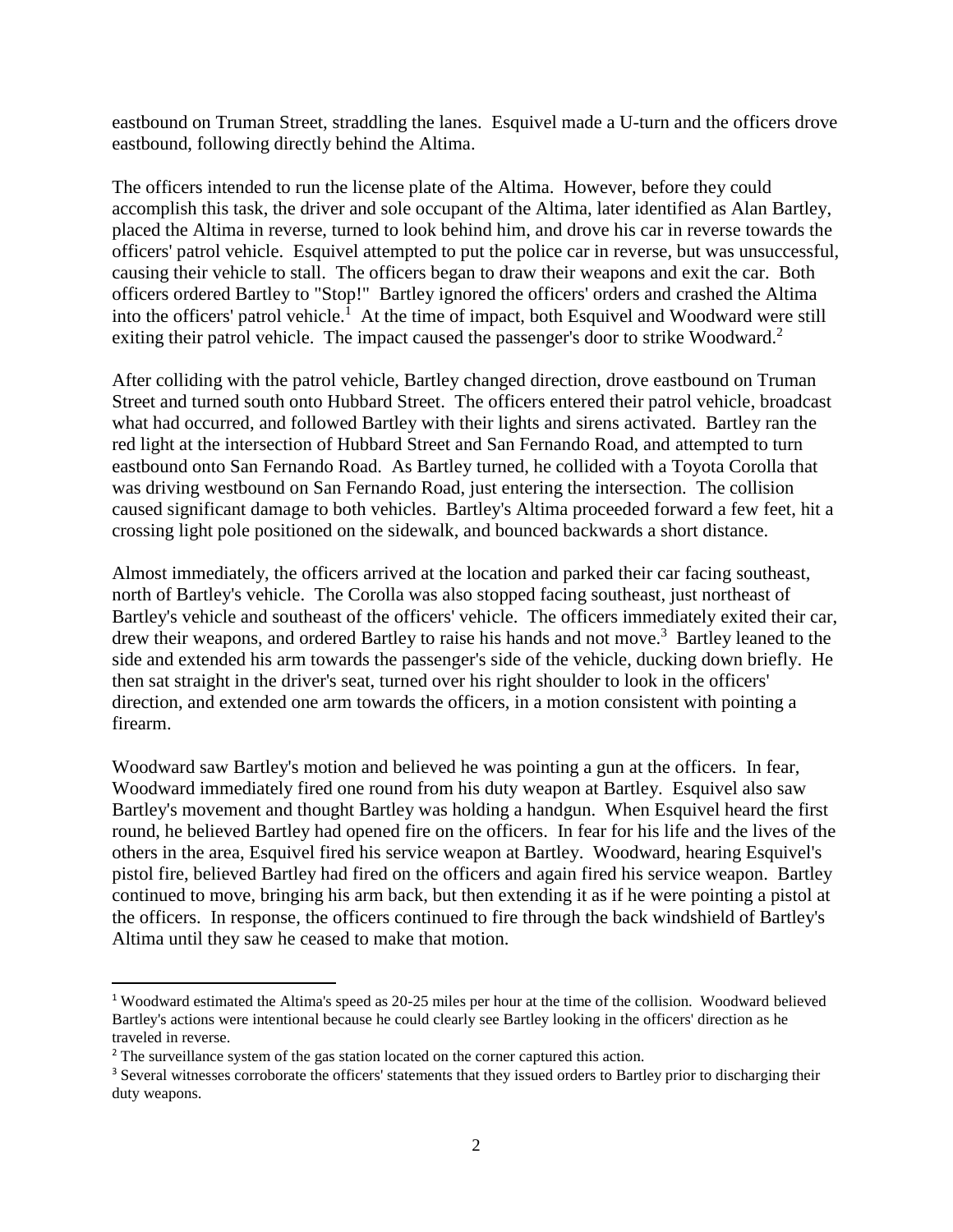

Photograph Taken from the Officers' Dash Camera Depicting Bartley's Arm Extended.

Woodward broadcast to other units, requesting help and an ambulance for both Bartley and the passengers in the Corolla. Additional units arrived quickly and, with their assistance, Bartley was removed from the Altima. Paramedics arrived at the location, but were unable to resuscitate Bartley. He was pronounced dead at the scene.

On January 14, 2016, Deputy Medical Examiner Paul V. Gliniecki, M.D., performed an autopsy on Bartley's body. Bartley sustained a single gunshot wound to the head, located above and slightly behind his right ear. The path of the gunshot wound was upward, right to left, and back to front. Dr. Gliniecki ascribed the cause of death as a gunshot wound of the head. An analysis of Bartley's blood showed the presence of methamphetamine and marijuana.

Both officers were armed with a Glock, .45 caliber, Model 21 semiautomatic firearm. An analysis of the cartridge casings recovered at the scene shows the officers collectively fired twenty-three rounds.

Several witnesses were present at the location and provided statements to the investigators. All these witnesses were inside vehicles facing northbound on Hubbard Street at San Fernando Road. Martha V. told investigators she saw Bartley collide with the black car. She then saw Bartley turn around and start shooting at the officers. Martha R. told investigators she believed Bartley had a gun. Enrique P. told investigators that after the accident, Bartley turned sideways and motioned toward the officers as if he had a gun. At that moment, Enrique P. believed Bartley was holding a gun. Jorge R. told investigators Bartley turned toward the officers and extended his arm in a motion consistent with holding a firearm. Jorge R. told investigators the officers fired their weapons because they believed Bartley had a gun. Jorge R. explained, "[Bartley] did something that, you know, everybody would think he was gonna shoot." Jose F.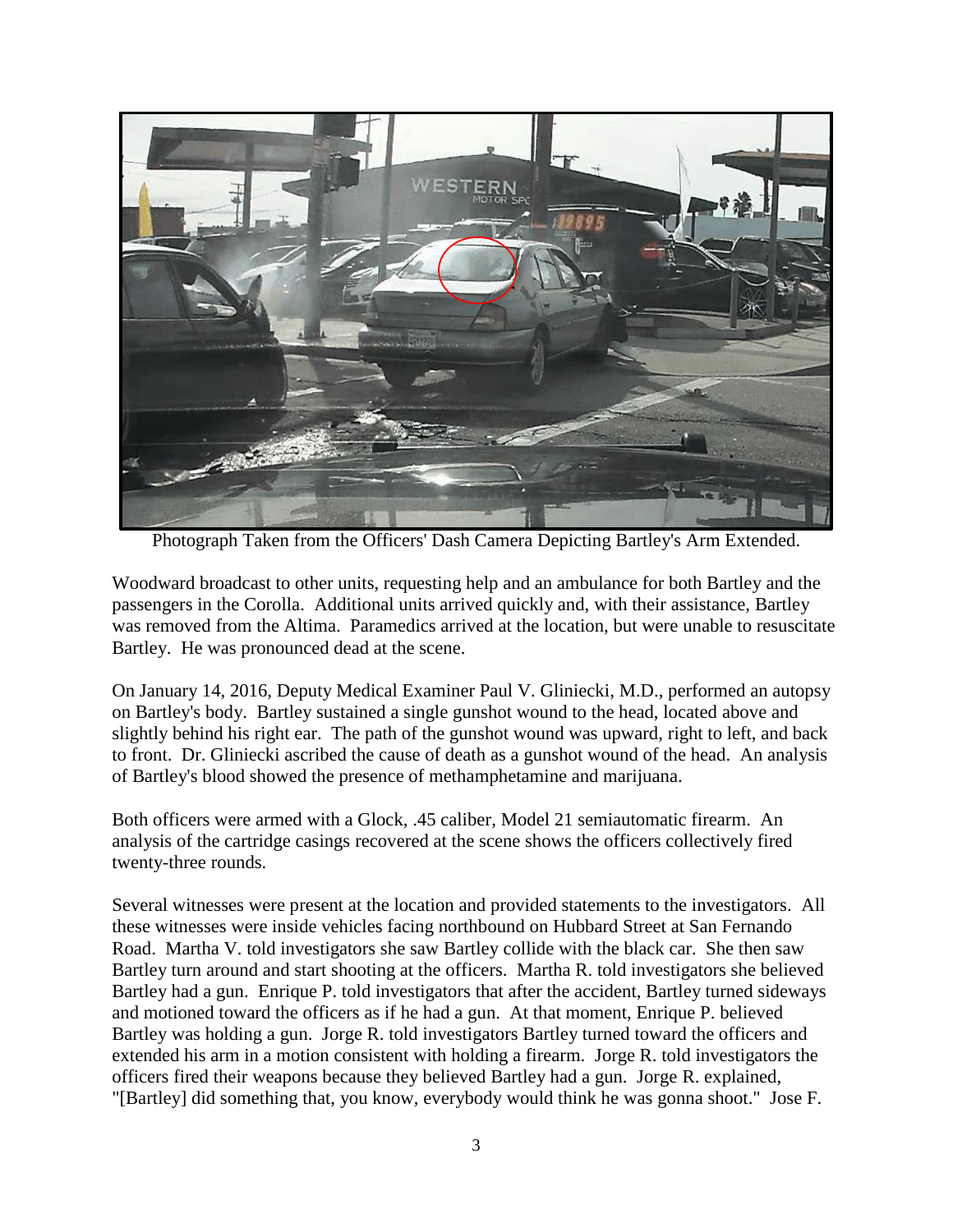saw Bartley extend his arm toward the back of his car and assumed Bartley fired the first shot, although he did not see Bartley holding a gun. Jose F. said, "If I was the cop, I probably would've thought he had a gun." Daniel B. saw Bartley turn around with his left hand on the steering wheel and point his other arm and hand over the seat as if he was holding a gun. Daniel B. did not believe Bartley was actually holding a gun, but said, "You're like an idiot to do that…You don't care about your life and the life [sic] of others."



Cars Stopped Northbound on Hubbard Street at San Fernando Road (Photo Taken from North of the Cars)



Cars Stopped Northbound on Hubbard Street at San Fernando Road (Photo Taken from South of the Cars)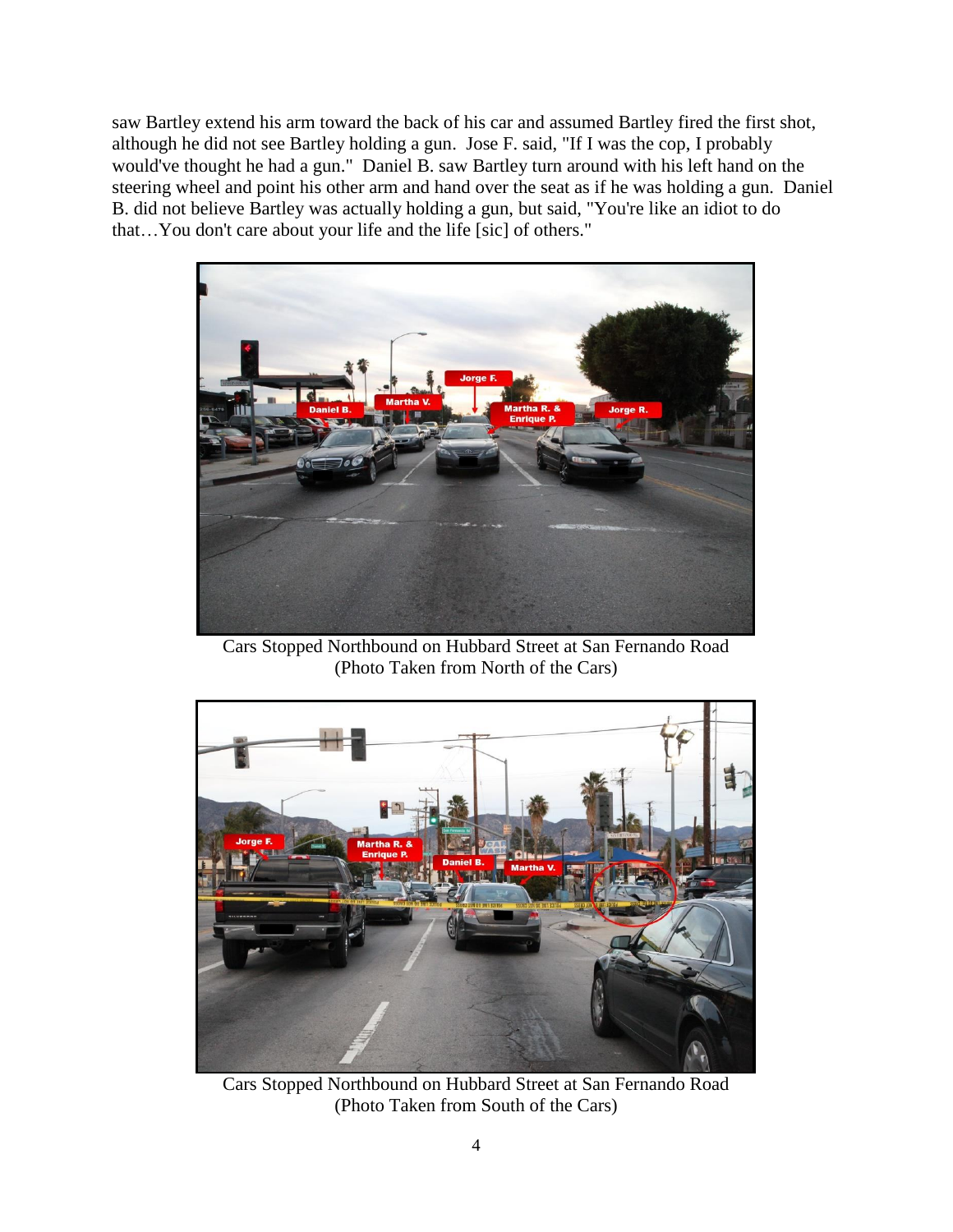The officers' patrol vehicle was equipped with a dash camera. After Bartley crashed his Altima into the police officers' car, the officers activated their lights and sirens, which caused the dash camera to begin recording. 4 The video shows the officers following a short distance behind Bartley as he briefly attempted to evade them. As Bartley tried to turn east on San Fernando Road, he collided with a Toyota Corolla. Bartley's Altima came to rest and the officers pulled in behind it. Bartley leaned toward the passenger's side of the car. He then returned upright, turned toward the officers, and extended his arm in the officers' direction. The officers' actions are not displayed as they were not standing within the camera's view, but a single shot can be seen, which caused a hole in Bartley's rear windshield. After this initial shot, Bartley is seen moving and his arm is still visible at times. The officers fire several more shots, as demonstrated by additional holes to the rear windshield.

## **CONCLUSION**

"The 'reasonableness' of a particular use of force must be judged from the perspective of a reasonable officer on the scene, rather than the 20/20 vision of hindsight…The calculus of reasonableness must embody allowance for the fact that police officers are often forced to make split-second judgments—in circumstances that are tense, uncertain, and rapidly evolving—about the amount of force that is necessary in a particular situation." Graham v. Connor (1989) 490 U.S. 386, 396-397.

Actual danger is not necessary to justify the use of deadly force in self-defense. If one is confronted by the appearance of danger which one believes, and a reasonable person in the same position would believe, would result in death or great bodily injury, one may act upon those circumstances. The right of self-defense is the same whether the danger is real or merely apparent. People v. Toledo (1948) 85 Cal.App.2d 577.

According to the law in California, a person acted in lawful self-defense or defense of another if (1) he reasonably believed that he or someone else was in imminent danger of being killed or suffering great bodily injury; (2) he reasonably believed that the immediate use of deadly force was necessary to defend against that danger; and (3) he used no more force than was reasonably necessary to defend against that danger. CALCRIM No. 505. If the defendant's beliefs were reasonable, the danger does not need to have actually existed. CALCRIM No. 505. The People have the burden of proving beyond a reasonable doubt that a person did not act in lawful selfdefense or defense of another. If the People fail to meet this burden, a jury must find the defendant not guilty. CALCRIM No. 3470.

The evidence examined shows Officers Woodward and Esquivel saw Bartley straddling the lane while driving his Altima eastbound on Truman Street. The officers conducted a U-turn and began to follow Bartley's vehicle. Bartley stopped his car, placed it into reverse, and intentionally crashed into the police vehicle. Bartley then sped off.

The officers followed Bartley with their lights and sirens activated. As Bartley fled, he attempted to turn eastbound onto San Fernando Road. As he did so, he collided with another

 $\overline{\phantom{a}}$ 

<sup>4</sup> The camera did not record any audio from the incident.